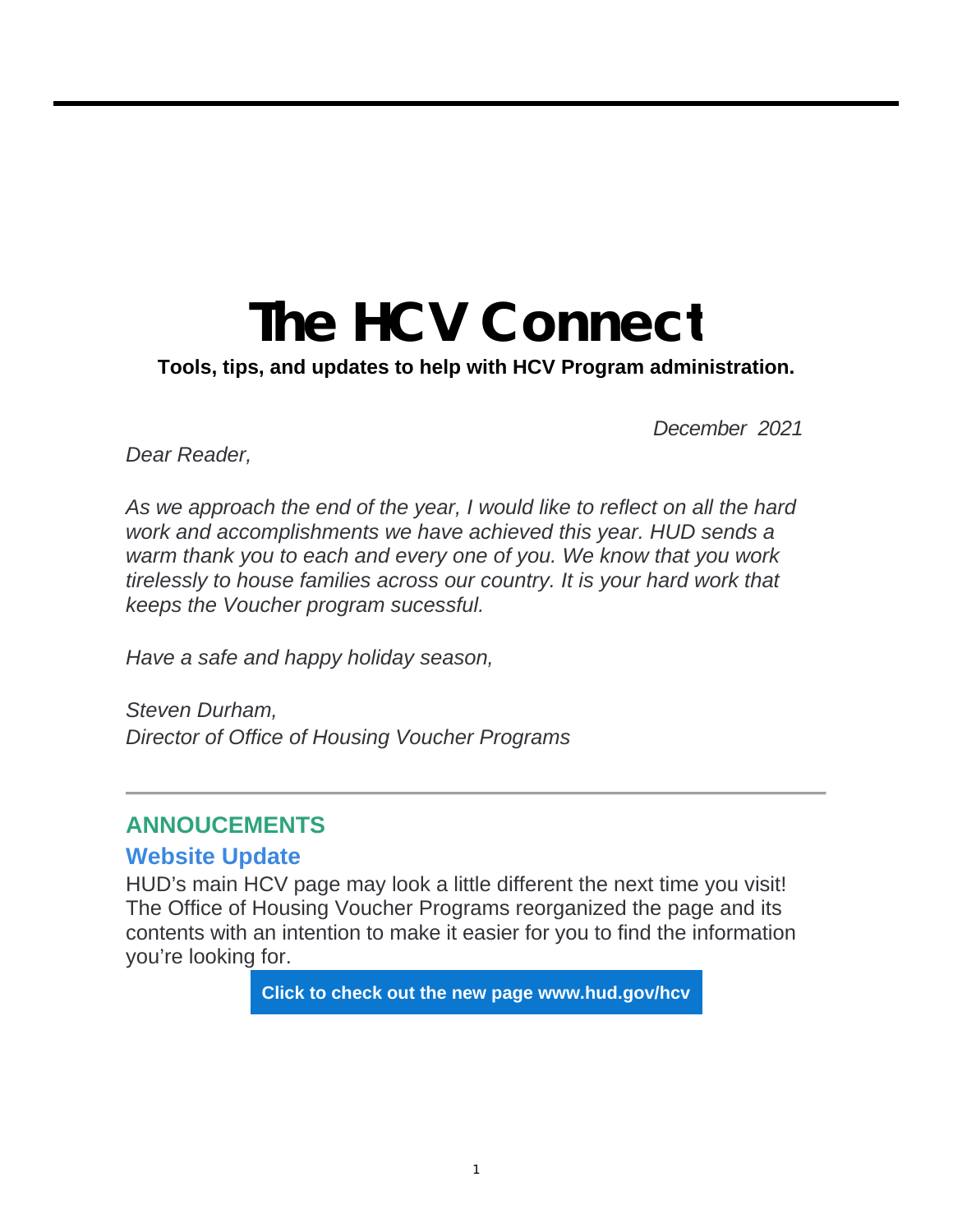

If you can't find what you are looking for, or if you have suggestions for additional website updates, please email HCVwebsite@hud.gov

#### **New Landlord Resources**

The remaining components of the HCV Landlord Strategies Guidebook for PHAs were published on the HUD Exchange earlier this month.

This includes:

- The chapter **"Choosing the Right Strategies for Your Community"** that assists PHAs in considering which strategies in the guidebook may be most impactful given the PHAs specific circumstances;
- The chapter **"Landlord Focused Customer Service"** that provides in-depth information about options for enhancing customer service practices ranging from dedicating a staffing position to landlord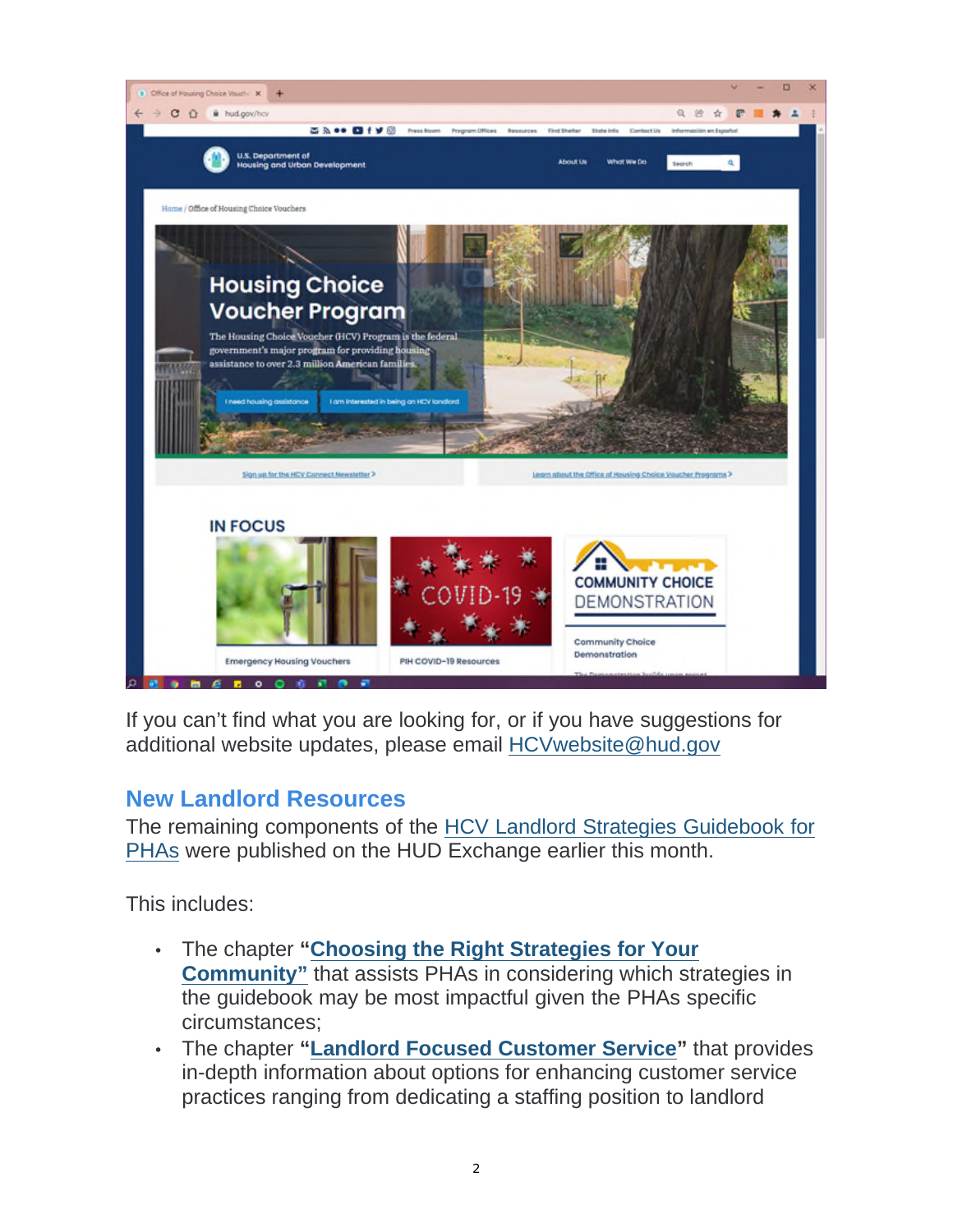relations to accepting unit listings to assist landlords in marketing their vacant units, and

• The insert **"Entry Points Into the Guidebook"** that provides major take-aways and lower-hanging fruit for PHAs that do not have capacity to engage with the larger Guidebook.

**Click to view the complete Guidebook here**

#### **New Notice with Expedited Regulatory Waivers**

On December 9<sup>th</sup>, HUD published Notice PIH 2021-34. The notice advises PHAs that they may apply for certain regulatory waivers that were originally offered as part of the CARES Act waivers on an expedited basis. Additionally, the notice includes a new waiver that can be approved on an expedited basis.

**Certain PHAs may request a waiver to go up to 120% of the published fair market rent (FMR) or small area fair market rent (SAFMR) for their HCV program.**

We encourage PHAs to take advantage of these expedited waivers.

#### **CARES Act Waiver Reporting Tool**

HUD issued Notice PIH 2021-33 to gather information on the CARES Act waivers that PHAs adopted during the pandemic. PHAs are asked to report on which waivers they implemented and the date the waiver was adopted. Instructions on completing the form can be found here.

**PHAs must complete a submission by December 20, 2021, even if they did not implement any waivers.**

**Click to complete the CARES Act Waiver Reporting Tool (CAWRT) Form**

#### **HUD and HHS Launch Housing and Services Resource Center**

HUD and the Department of Health and Human Services (HHS) announced the launch of the Housing and Services Resource Center (HSRC), a website that brings together a wide variety of federal resources and guidance on both housing and services that support community living.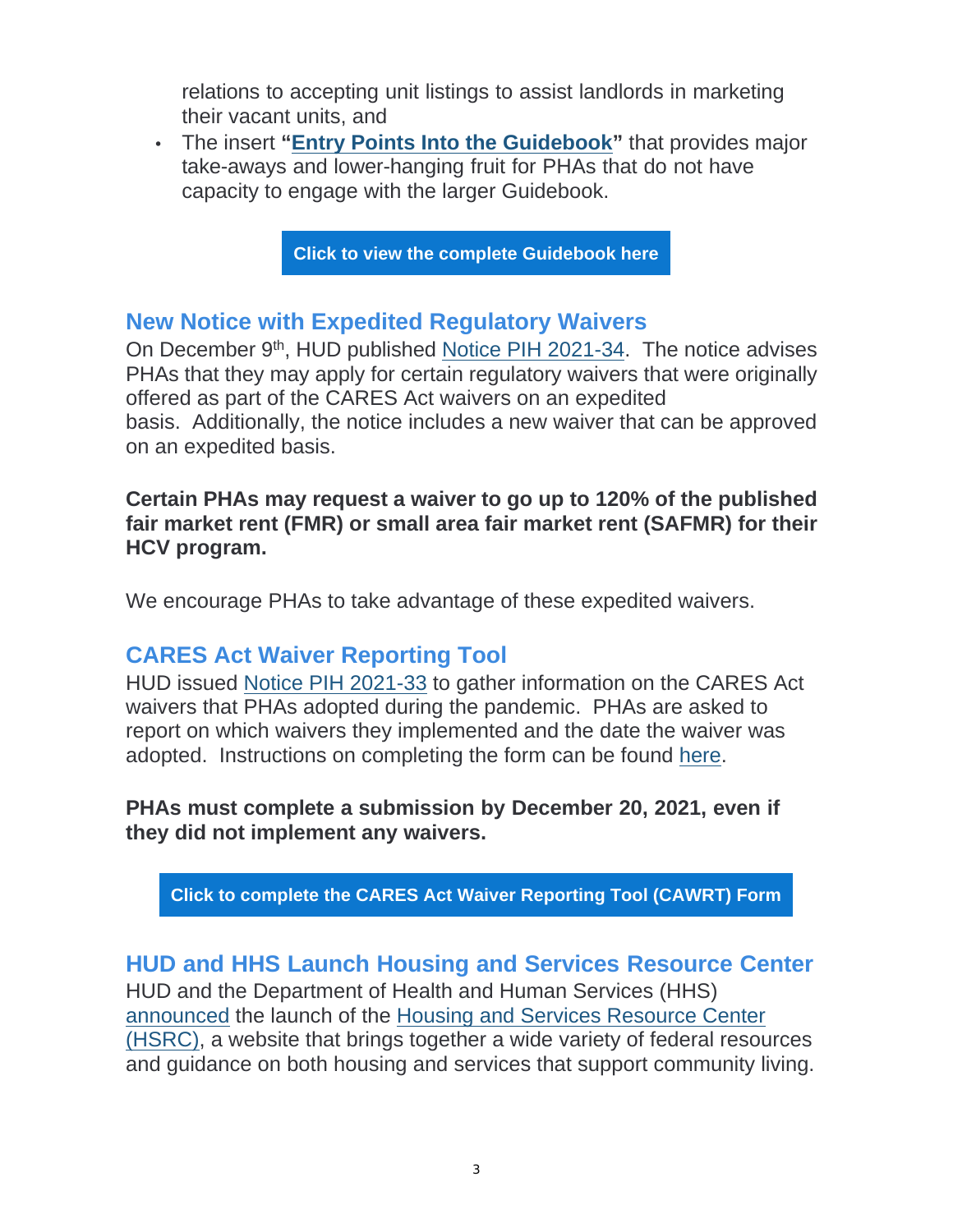Through the HSRC, HHS and HUD will offer webinars, develop and disseminate new technical assistance resources, facilitate peer-to-peer learning and launch a learning collaborative.

#### **EVENTS AND TRAINING**

#### **HCV Utilization Webinar –**

## **Payment Standard Waiver and Two-Year-Tool Overview**

It's a new calendar year and a new opportunity to hit your HCV program utilization goals!

Please join us on **Wednesday, January 12th from 12:30 to 1:30 pm Eastern** to learn some best practices to set your HCV program up for success in 2022. We will highlight the new expedited waiver made available in Notice PIH 2021-34 that will allow most PHAs to increase their payment standard up to 120 percent of Fair Market Rent (FMR). We will also present a live demonstration of the Two-Year Tool (TYT) and provide examples of how the TYT can help you fully utilize your HCV program funds. (This webinar is intended for all HCV program administrators.)

**Click Here to Register**

#### **Improving HCV Leasing Success Webinar**

On November 9<sup>th</sup> HUD hosted a webinar for HCV program administrators, PHA leaders, and other HCV program stakeholders to discuss HCV program tools for improving leasing success. The webinar provided suggestions for PHAs such as adjusting payment standards, adopting Small Area FMRs, improving landlord engagement, and expanding the supply of units by project-basing units.

**Click to view the Improving HCV Leasing Success webinar**

# **HCV Utilization Training: Financial Management and Best Practices**

HUD recently finished posting a series of webinars which highlight best practices in HCV program administration.

Visit HUD Exchange to view all five webinars, which include: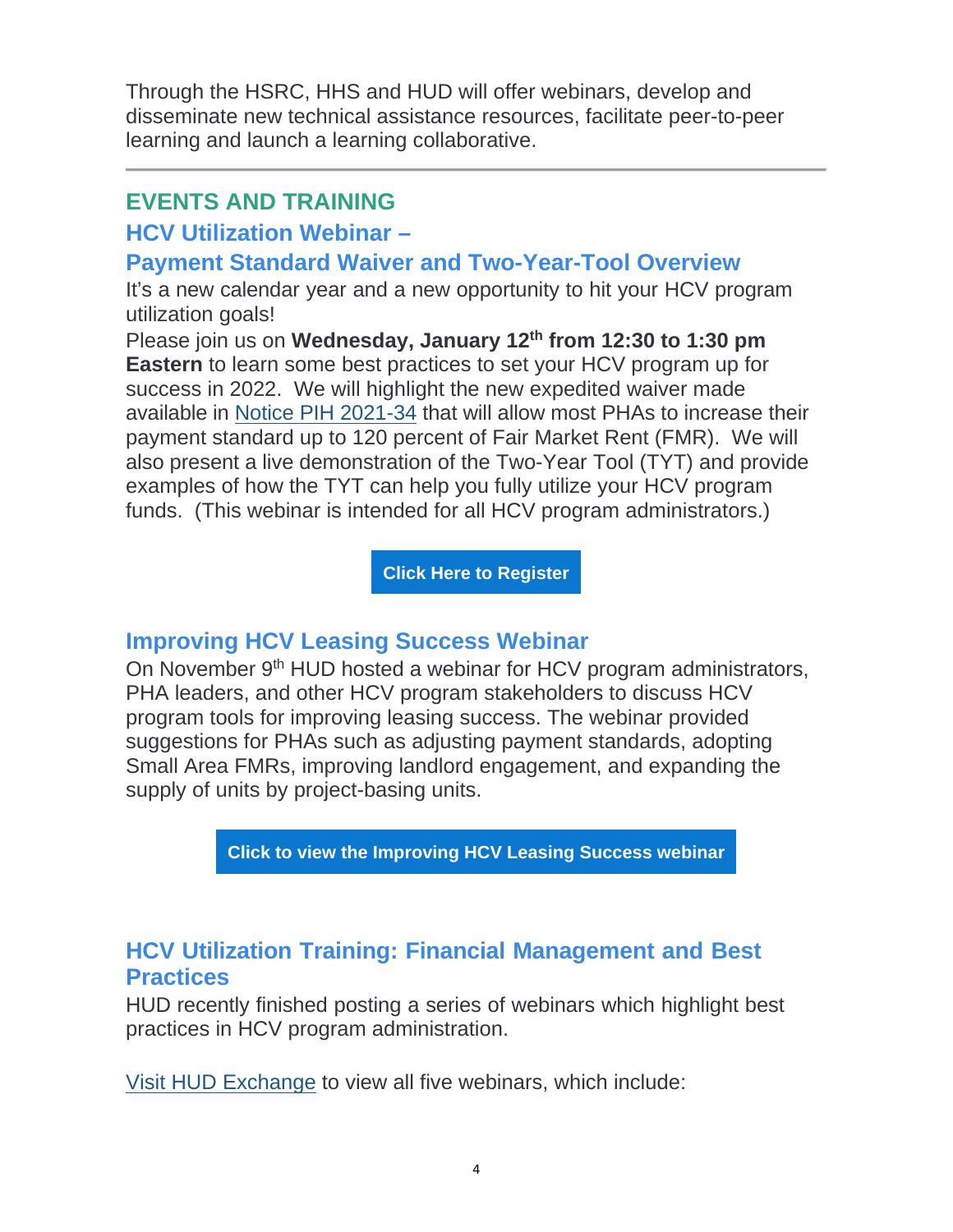- Budget and Cost Allocation
- VMS and Cash Management
- HCV Administrative Plan Leasing Best Practices
- Strategies to Maximize Use of Special Purpose Vouchers
- Strategies to Align Voucher Use with Community Needs

**Click to view the Financial Management and Best Practices webinar series**

# **Landlord Focused Customer Service**

On November 4<sup>th</sup> HUD hosted the sixth webinar in the HCV Landlord Participation Webinar Series. The webinar provided an overview of the "Landlord Focused Customer Service" Chapter of *the HCV Landlord Strategies Guidebook for PHAs.* It featured three PHA leaders discussing their agency's experience intentionally providing customer service in a manner that positively impacts landlords' experiences with their programs.

**Click here to view the "Landlord Focused Customer Service" webinar**

**Click here to download the presentation materials**

# **TOOLS**

# **HCV Utilization Tool Update**

As a special holiday surprise, the Two-Year Tool now contains a nested Two-Year Tool (TYT) for the Emergency Housing Voucher (EHV) Program. The EHV TYT, found in "Access Additional Tools", contains the usual suspects of tabs, including "Projection Analysis", and the FMC cash management tab. It also includes a referral tool to assist PHAs when working with COCs. In many ways, this addition is similar to the Mainstream nested TYT, in that it is *not* a part of the usual projection information, as it is a separate program with separate units and funding.

Additionally, on the "PUC.RB Analysis" tab, a user will now see information related to subsidy standards and how other PHAs in the "peer group" of the PHA in question relate on average people per voucher bedroom (subsidy standard) and, relatedly, average units bedrooms per voucher bedroom (overhousing).